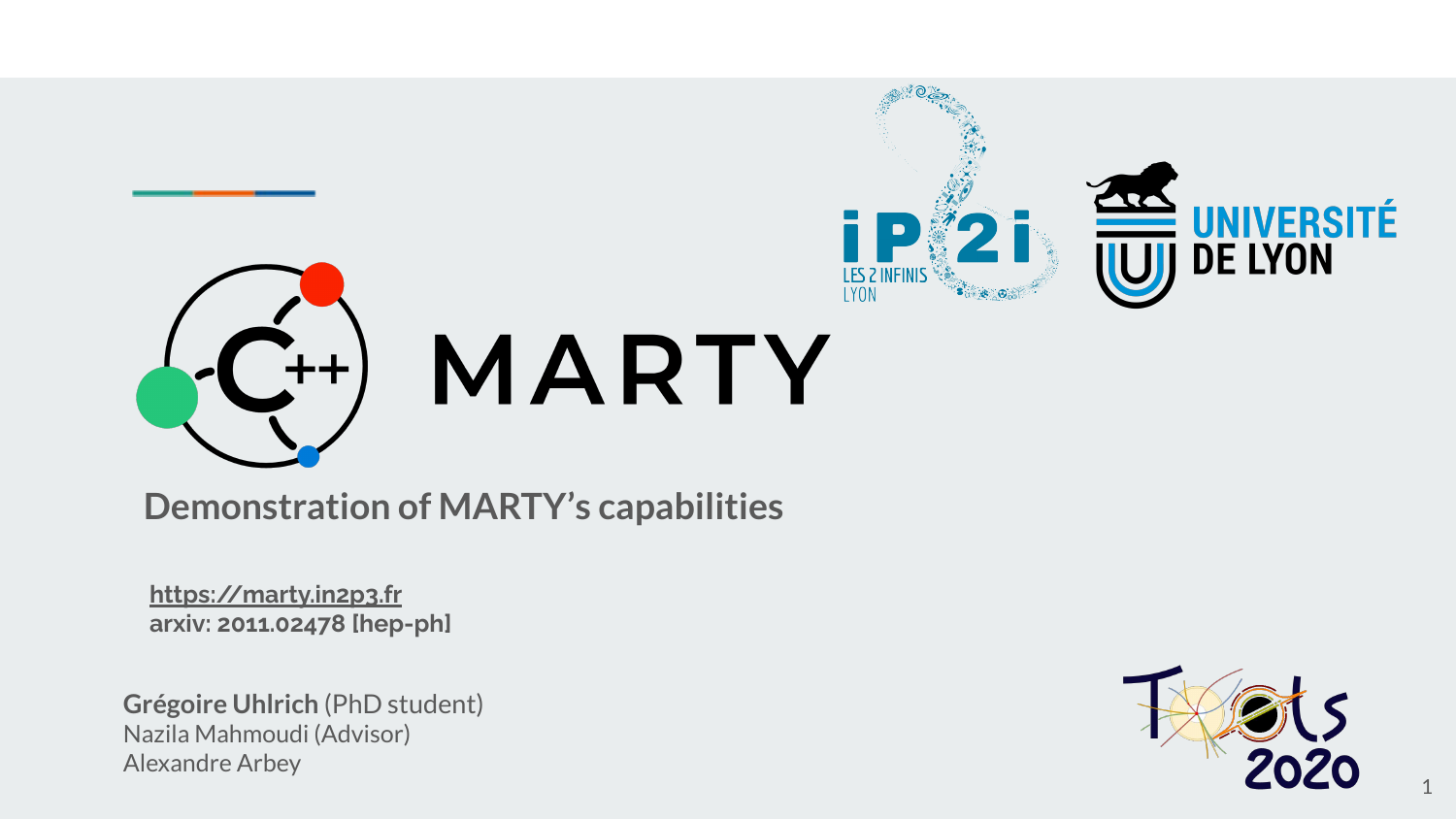

## **Timing (1h)**

- **CSL** 5 min
- **GRAFED** 5 min
- **MARTY** 35 min
	- Model Building 20 min
	- Calculation 5 min
	- Library generation 10 min
- **Questions** 15min

Feel free to interrupt if you have any question !

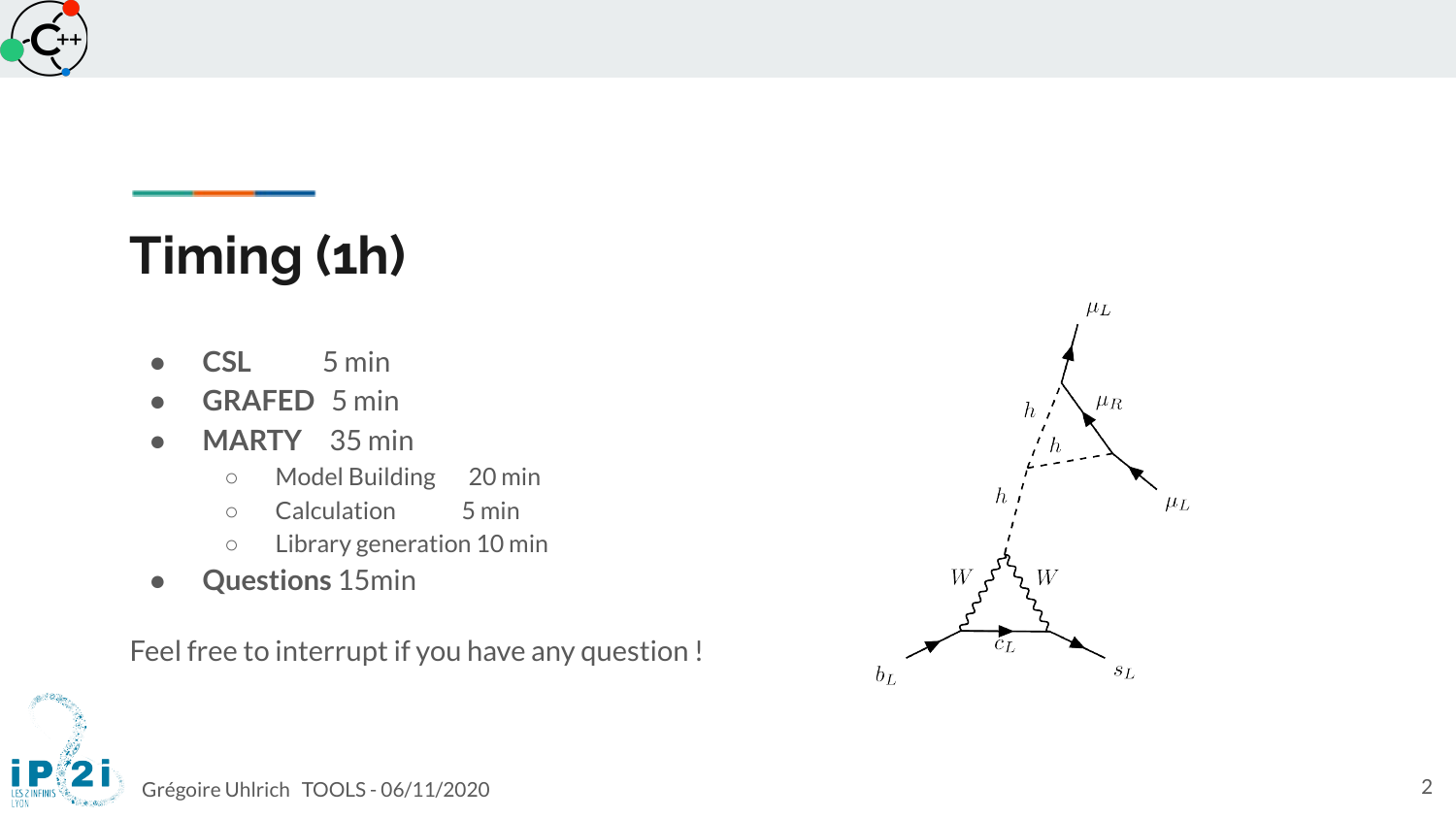

### **Initial model**

 $\mathsf{Gauge}\:\mathsf{SU(2)}_{\mathsf{L}}\mathsf{xU(1)}_{\mathsf{Y}}$ 

- Gauge bosons:
	- $\circ$  A<sub>1</sub> (W in the SM)
	- $\circ$  A<sub>Y</sub> (B in the SM)
- Matter content:
	- $\circ$  Q<sub>L</sub>  $\rightarrow$  irrep (2, %)
	- $\circ \quad u_R \rightarrow \text{irrep}(1, \frac{2}{3})$
	- $\circ$  d<sub>R</sub>  $\rightarrow$  irrep (1, -1/<sub>3</sub>)

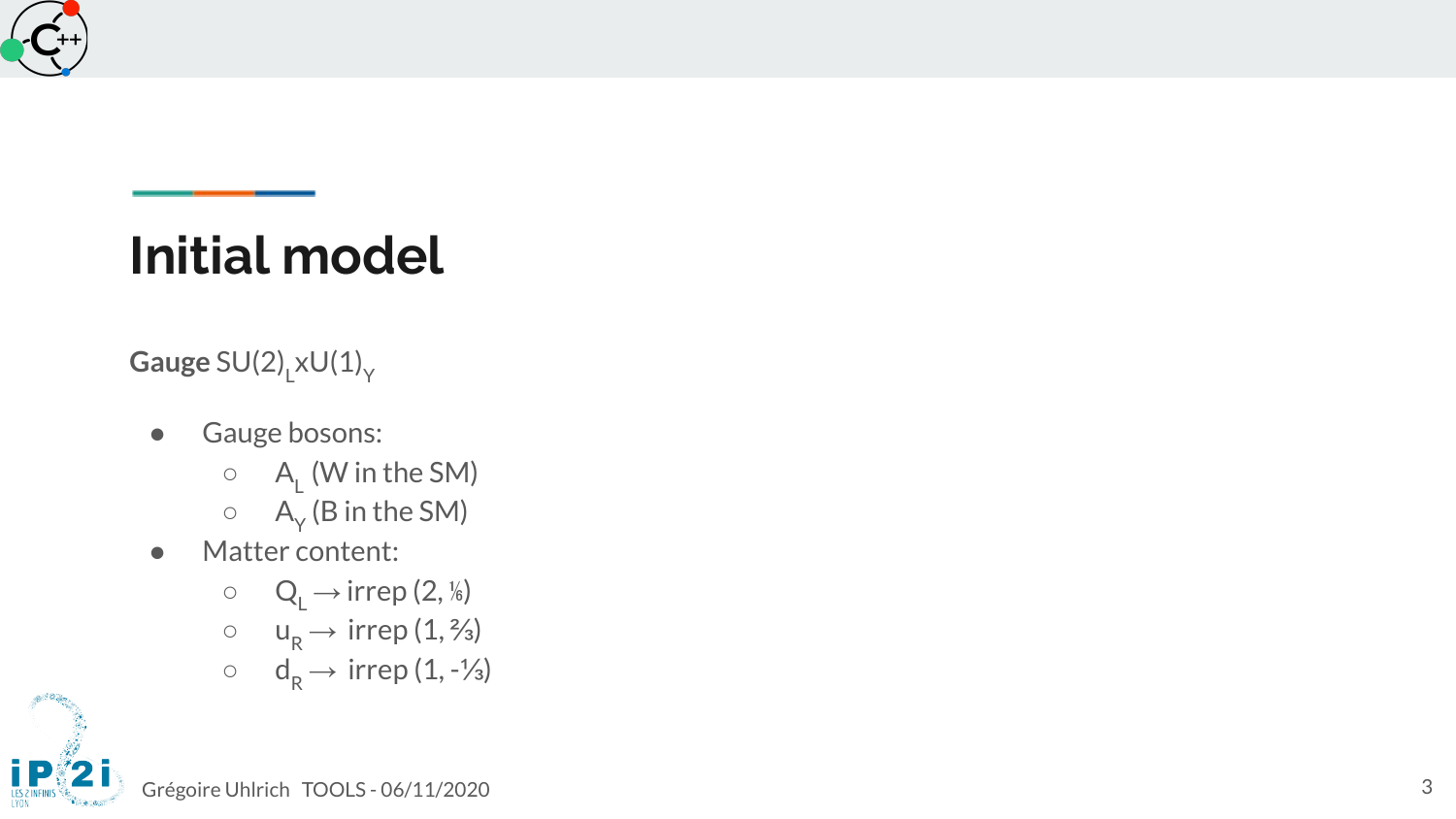

# **Symmetry breaking**

 $\mathsf{Gauge}\:\mathsf{SU(2)}_{\mathsf{L}}\mathsf{xU(1)}_{\mathsf{Y}}\to\mathsf{U(1)}_{\mathsf{EM}}$ 

- $\bullet$  W broken into { $\mathsf{W}_1$ ,  $\mathsf{W}_2$ ,  $\mathsf{W}_3$ }
- Q<sub>L</sub> broken into  $\{Q_{L1}, Q_{L2}\} \rightarrow \{u_L, d_L\}$

**Gauge bosons treatment:**

- $\bullet$   $\mathsf{W}_{1/2} \rightarrow \mathsf{W}^{+/-}$
- $\bullet$   $W_3$ ,  $B \rightarrow Z$ , A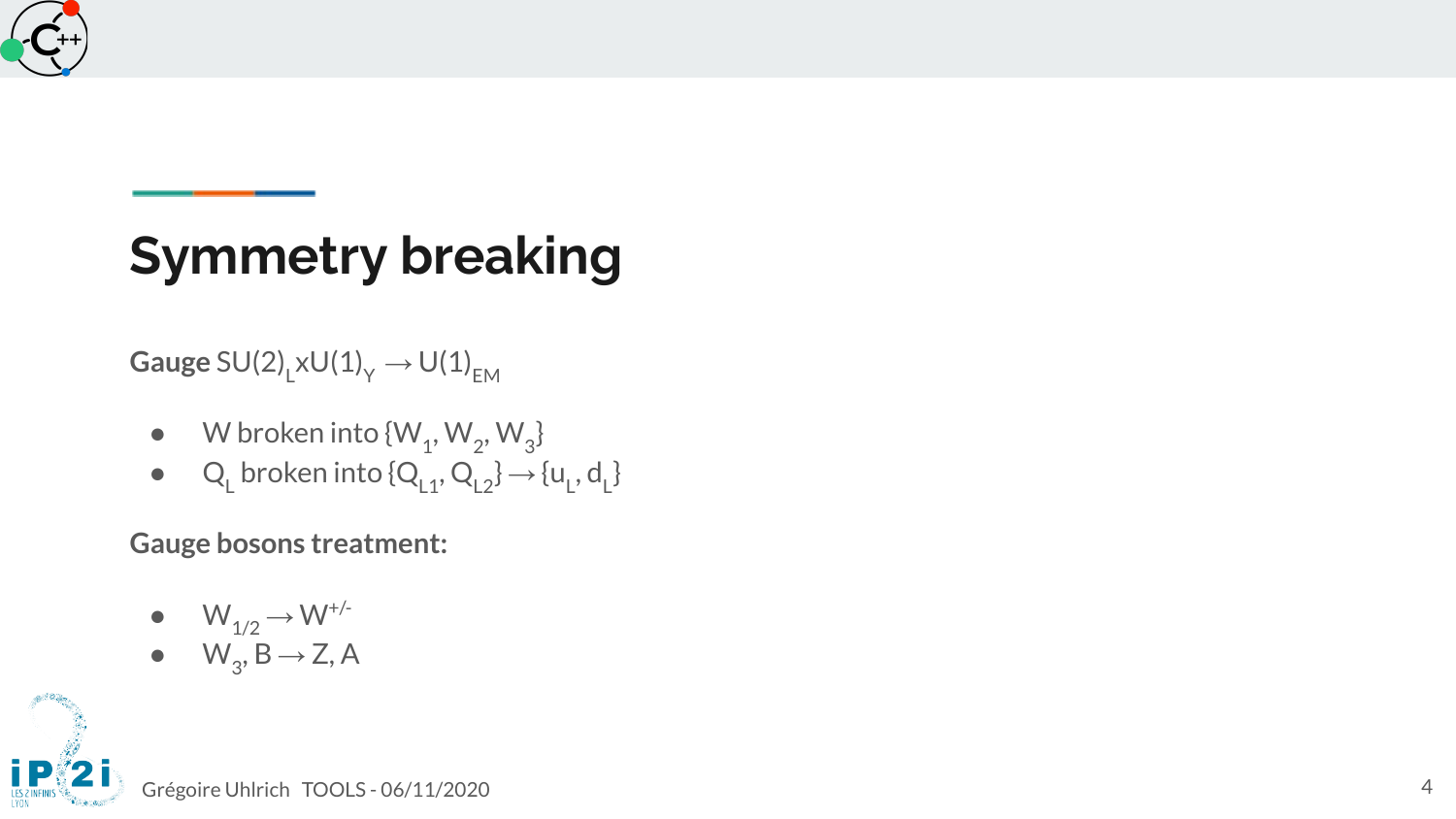

# **W+/-**

W<sub>μ</sub> boson: F<sub>μ</sub>

$$
W_1=\frac{W^++W^-}{\sqrt{2}}=\frac{W+W^*}{\sqrt{2}}\\W_2=i\frac{W^+-W^-}{\sqrt{2}}=i\frac{W-W^*}{\sqrt{2}}
$$

μ $_{\rm \mu\nu}$  field strength

$$
F_{W1}=\tfrac{F_W+F_W^*}{\sqrt{2}}
$$

$$
F_{W2}=i\frac{F_W-F_W^*}{\sqrt{2}}
$$

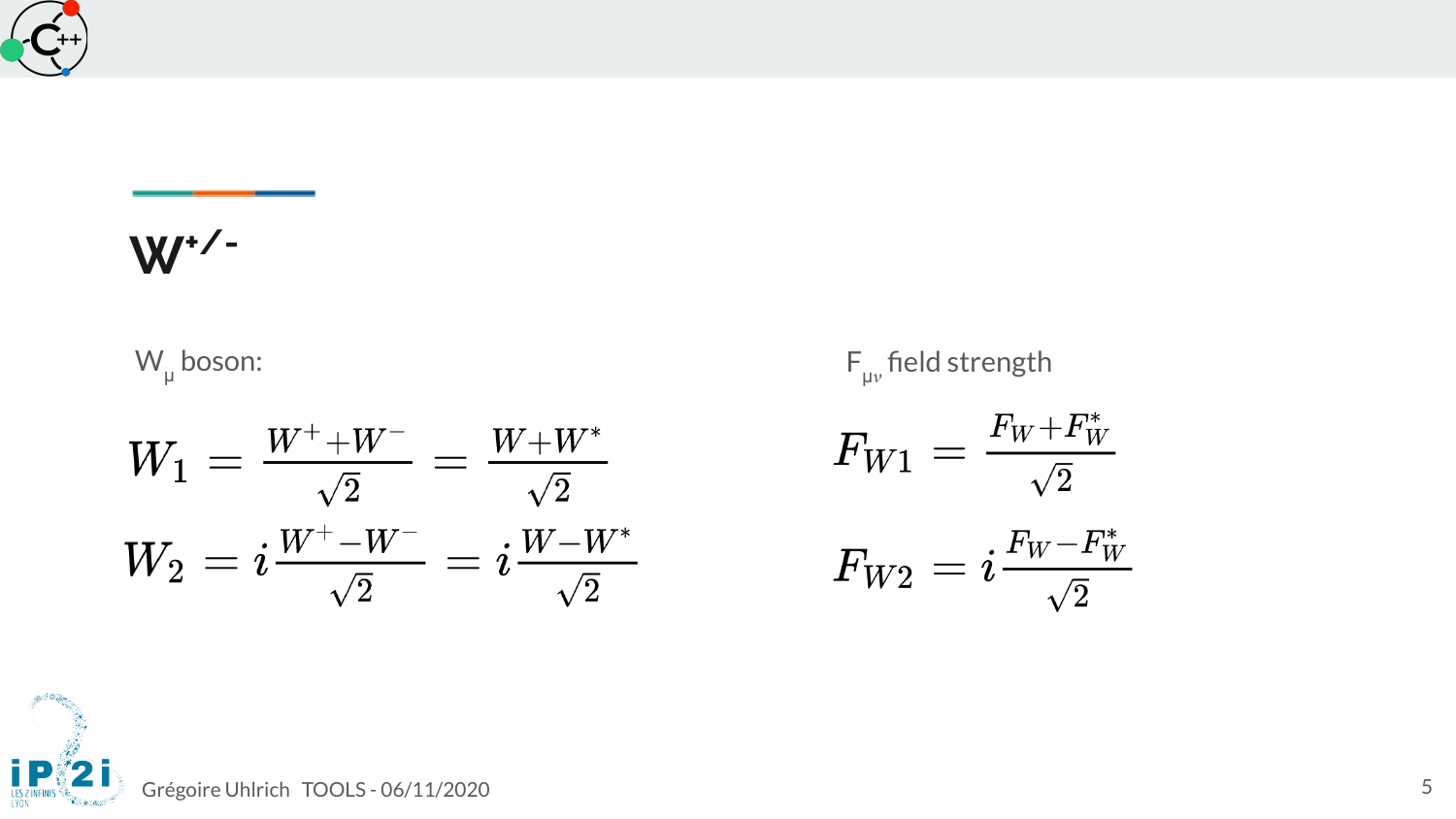

#### **Z and A bosons**

 $\left\{\mathsf{W}_{_{\mathsf{3}}}\text{,}\mathsf{B}\right\}$  rotated to {Z, A} by angle  $\bm{\theta}_{\mathsf{WEINBERG}}$  to get massless photon A

$$
\left(\frac{W^3}{B}\right) = \left(\begin{matrix} \cos\theta_W & \sin\theta_W \\ -\sin\theta_W & \cos\theta_W \end{matrix}\right)\cdot \left(\frac{Z}{A}\right)
$$